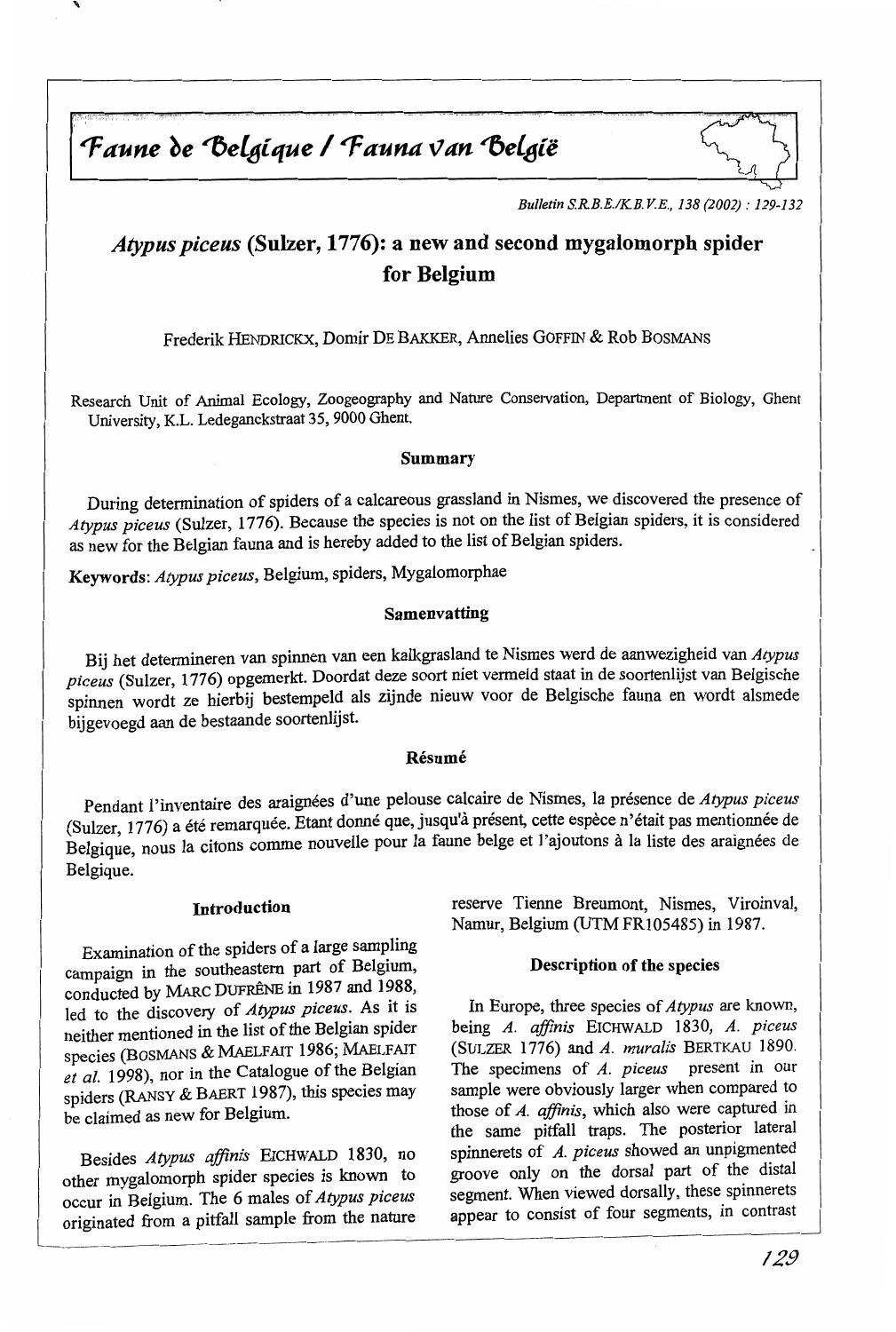with the three segmented last pair of spinnerets of *A. affinis.* The segment of the posterior spinnerets was furthermore twice as long as the preceding segment, when measured ventrally (Fig. 1). According to KRAus & BAUR (1974) and HEIMER & NENTWIG (1991), these are the most distinct features by which to distinguish A. *piceus from A. affinis and A. muralis.* 





Fig. 1. Spinnerets of *Atypus afjinis* (upper graph) and *Atypus piceus* (lower graph) showing a difference in length (drawings by Annelies Goffin).

Additional diagnostic traits were the presence of a distinct ridge at the inner part of the palpal femur and the distance between the anterior sigilla and the edge of the sternum, being about once the diameter of the sigilla (Figure 2, KRAUS & BAUR 1974; SCHWENDINGER 1990).

Figure 3 shows the difference in palp morphology between the two species.

# **Distribution**

The species *Atypus piceus* can be considered as a central European spider. Its distribution is restricted to the Netherlands and northem Germany in the north, west-Poland, Hungary, Rumania to Slovakia in the east; Greece, northern Italy and southem France in the south



Fig. 2. Position of the sigillae on the sternum of *Atypus*  affinis (upper graph) and *Atypus piceus* (lower graph) (drawings by Annelies Goffin).





Fig. 3. Palpal morphology of both *Atypus affinis* (upper graph) and *Atypus piceus* (lower graph) (drawings by Annelies Goffin). Annehes Goffin). awmgs <sup>y</sup>~~~~~~~~~~~~~~~ 130 ------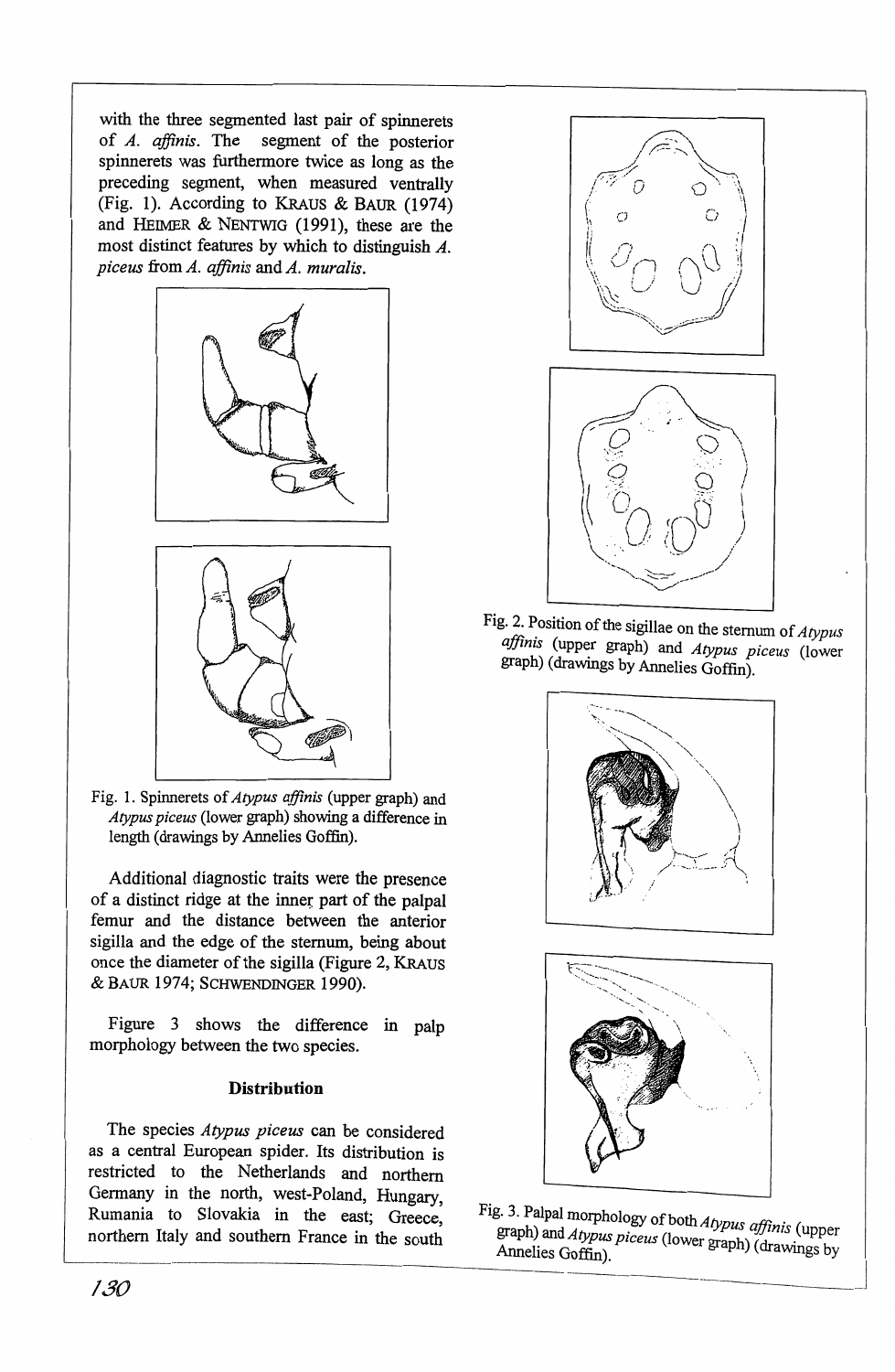and eastern France, Luxemburg and Belgium in the west (DAHL 1953; KRAUS & BAUR 1974; SCHWENDINGER 1990; WÜNDERLICH 1991; HERMANN 1998). Outside this distribution pattern, there are also two exceptional records from Moldavia in the former USSR (MIKHAILOV 1997) and one record from Iran (SCHWENDINGER 1990). The fact that the species is absent from the British Isles and Western France supports the fact that the population of *Atypus piceus* in Belgium is at its western edge of its distribution pattern.

### **Ecology**

The sample originated from one of the most interesting chalk grasslands of Belgium. It is a well developed Xerobrometum with typical herb species like *Sesleria caerulea, Bromus erectus*  and many orchid species. Stones and rocks may be found all over the area covering the ground surface at some places for more than 50%. The presence of some other rare and endangered spider species in the sample such as *Pardosa bifasciata, Alopecosa trabalis, Xysticus* 

*erraticus, X bifasciatus* and *Thanatus formicinus*  support the fact that it is a quite unique habitat for Belgium.

Reviewing the literature revealed that  $A$ . *piceus* is a typical thermophilous spider (Table 1). Its preferential habitat is exposed to the south, in dry open pine and to a lesser extent spruce, oak and beech stands on chalk soils (KARAFIAT 1970; MAURER 1975; THATER 1985. 1970; MAURER 1975; THALER 1985· ' BAUCHHENNS *et al.* 1987; STEIN *et al.* 1992), although it may also be present on a sandy soi! (STEIN *et al.* 1992). The preference of the species for limestone is probably more due to the xerothermic properties of those soils than its affection for the chemical properties of chalk. Besides this most reported habitat, the species might also be found on chalk grasslands (mesoand xerobromions), often with shrubs or in the vicinity of bushes and/or forests (BüCHAR & ZDAREK 1960; MAURER 1975; BUCHAR 1979; GONSETH 1985; THALER 1985; HôFER 1989; THALER *et al.,* 1990; WAITZBAUER 1994; HERMANN 1998; ROBERTS 1998).

| Country     | <b>Habitat description</b>                                                                              | Soil characteristics     | Reference              |
|-------------|---------------------------------------------------------------------------------------------------------|--------------------------|------------------------|
| Austria     | Meadow on a slope                                                                                       |                          | THALER et al. (1990)   |
| Austria     | Xerothermic slopes                                                                                      |                          | WAITZBAUER (1994)      |
| Germany     | Xerothermic chalk grassland with Juniperus communis shrubs                                              | Chalk                    | Höfer (1989)           |
| Germany     | SW exposed open pine forest on chalk with rocky outcrops                                                | Chalk (Jura)             | BAUCHHENNS (1987)      |
| Germany     | Open, xerothermic pine forest with a mesobromion undergrowth                                            | Chalk                    | KARAFIAT (1970)        |
| Germany     | Edges of Pine, Oak, Beech and Spruce forest, and/or shrubs always<br>southernly exposed and xerothermic | Chalk, Sandstone, Sand   | STEIN ET AL. (1992)    |
| Netherlands | Chalk grassland (Mesobromion)                                                                           | Chalk                    | <b>ROBERTS (1998)</b>  |
| Slovakia    | Forest steppe in the vicinity of oak forest (Quercus pubescens)                                         | Chalk                    | BUCHAR & ZDAREK (1960) |
| Slovakia    | Dense shrubs on steppe in the vicinity of oak forest (Quercus<br>pubescens)                             |                          | BUCHAR & ZDAREK (1960) |
| Slovakia    | Southernly exposed stony steppe in the vicinity of an oak forest                                        |                          | <b>BUCHAR (1979)</b>   |
| Switzerland | Abandonned mesobromion, slope 24-34%, presence of shrubs                                                | Chalk (Jura)             | <b>GONSETH (1985)</b>  |
| Switzerland | SSE exposed Juncus inflexus stand along a brook with transition to<br>meso dry meadow.                  | $\overline{\phantom{a}}$ | <b>MAURER (1975)</b>   |
| Switzerland | SSE exposed secondary pine forest with Brachypodium vegetation                                          |                          | <b>MAURER (1975)</b>   |
| Switzerland | SSW exposed well developed dry grassland, mown yearly in<br>summer                                      |                          | <b>MAURER (1975)</b>   |
| Luxemburg   | Dry grasslands (mesoxerothermic) in the vicinity of a thermophilic<br>woodland edge                     |                          | HERMANN (1998)         |
| Luxemburg   | Dry grasslands (mesoxerothermic), dense afforestation of shrubs                                         |                          | HERMANN (1998)         |
| Luxemburg   | Dry grasslands (mesoxerothermic), grazed by cattle, presence of<br>schrubs                              |                          | HERMANN (1998)         |
| Luxemburg   | Dry grasslands (mesoxerothermic) on an old chalk quarry, presence<br>of shrubs                          | Chalk                    | HERMANN (1998)         |